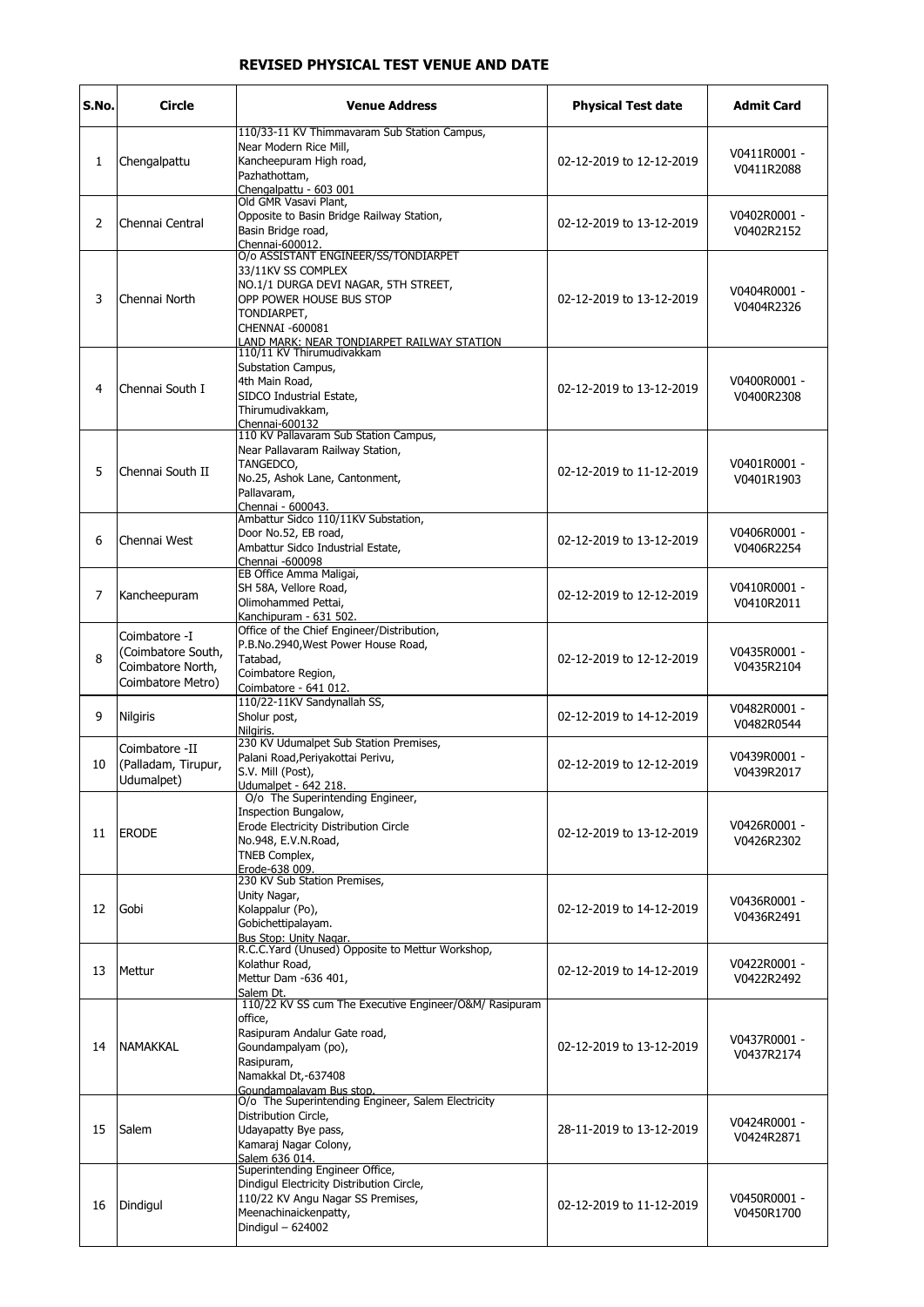| S.No. | Circle               | <b>Venue Address</b>                                                                                                                                                                                                          | <b>Physical Test date</b> | Admit Card                 |
|-------|----------------------|-------------------------------------------------------------------------------------------------------------------------------------------------------------------------------------------------------------------------------|---------------------------|----------------------------|
| 17    | Madurai              | Kappalur 110/11 KVSS Premises,<br>Maduari-Tirunelveli four lane,<br>Near Dinamalar office,<br>Kappalur                                                                                                                        | 02-12-2019 to 11-12-2019  | V0452R0001 -<br>V0452R1766 |
| 18    | Madurai Metro        | 110/33-11 KV Substation,<br>Madurai EDC / Metro / Madurai.<br>Quarters campus,<br>New Natham Road,<br>Thiruppalai,<br>Madurai - 625 014.                                                                                      | 02-12-2019 to 11-12-2019  | V0463R0001 -<br>V0463R1767 |
| 19    | Ramnad               | Ramnad 33/11kV Sub Station,<br>TNEB/TANGEDCO,<br>Opposite to Yadava Kalyana Mahal,<br>(Near Railway Station),<br>Rameswaram Road,<br>Ramanathapuram - 623 504.                                                                | 02-12-2019 to 11-12-2019  | V0478R0001 -<br>V0478R1713 |
| 20    | Sivaganga            | Assistant Engineer,<br>110/22KV Substation,<br>Kalaiyarkoil,<br>Kalaiyarkoil Taluk-630 551<br>Sivaganga District                                                                                                              | 02-12-2019 to 11-12-2019  | V0460R0001 -<br>V0460R1807 |
| 21    | Theni                | Office of the Superintending Engineer,<br>Theni Electricity Distribution Circle,<br>N.R.T Nagar, Main Road,<br>Theni - 625 531.                                                                                               | 02-12-2019 to 10-12-2019  | V0476R0001 -<br>V0476R1676 |
| 22    | KANYAKUMARI          | Office of the Superintending Engineer Campus,<br>TANGEDCO/Kanyakumari Electricity Distribution Circle,<br>A.15, M.S.Road,<br>Parvathipuram,<br>Nagercoil.<br>Pin code: 629 003.                                               | 25-11-2019 to 09-12-2019  | V0474R0001 -<br>V0474R2547 |
| 23    | <b>TIRUNELVELI</b>   | 33/11 KV Thiyagaraja Nagar SS Campus,<br>(Rear to TNEB Quarters).<br>Sivanthippatti main Road,<br>Thiyagaraja Nagar,<br>Tirunelveli District,<br>Pin code: 627011.                                                            | 25-11-2019 to 09-12-2019  | V0472R0001 -<br>V0472R2716 |
| 24    | <b>TUTICORIN</b>     | Executive Engineer/Distribution,<br>Division Offive campus,<br>TANGEDCO (TNEB),<br>Elaiyasharenenthal Road,<br>Kovilpatti.<br>Tuticorin District                                                                              | 25-11-2019 to 10-12-2019  | V0470R0001 -<br>V0470R2784 |
| 25    | <b>VIRUDHUNAGAR</b>  | Pin code: 628502<br>33/11 KV Periyavallikulam SS,<br>Assistant Engineer/Rural/ South,<br>Virudhunagar Office Campus,<br>Opposite to Senthilkumaranadar Arts & Science College,<br>Aruppukottai Road,<br>Virudhunagar District | 25-11-2019 to 10-12-2019  | V0462R0001 -<br>V0462R2740 |
| 26    | <b>KARUR</b>         | Pin code: 626001<br>ASSISTANT ENGINEER,<br>110/11KV/ VEPPAMPALAYAM, SS COMPLEX.<br>COIMBATORE-ERODE ROAD LINK ROAD,<br>VEPPAMPALAYAM, ANDANKOVIL (PO)<br>MANMANGALAM (TK)<br>KARUR-639 008.                                   | 02-12-2019 to 11-12-2019  | V0443R0001 -<br>V0443R1719 |
| 27    | <b>INAGAPATTINAM</b> | ASSISTANT EXECUTIVE ENGINEER,<br>110/33-11 KV GRID SUB STATION,<br>VAITHEESWARANKOIL - 609117<br>SIRKALI (TK)<br>NAGAI DISTRICT.                                                                                              | 02-12-2019 to 11-12-2019  | V0445R0001 -<br>V0445R1726 |
| 28    | PERAMBALUR           | SUPERINTENDING ENGINEER,<br>PERAMBALUR ELECTRICITY DISTRIBUTION CIRCLE,<br>TANGEDCO,<br>PERAMBALUR 230 KV SS CAMPUS,<br>NEAR FOUR ROAD,<br>PERAMBALUR - 621 220.                                                              | 02-12-2019 to 11-12-2019  | V0440R0001 -<br>V0440R1739 |
| 29    | PUDUKKOTTAI          | ASSISTANT ENGINEER/110 KV SS,<br>(NEAR) DAWOOD MILL BUS STOP,<br>SIPCOT INDUSTRIAL ESTATE,<br>PUDUKKOTTAI-622 002.                                                                                                            | 02-12-2019 to 10-12-2019  | V0446R0001 -<br>V0446R1628 |